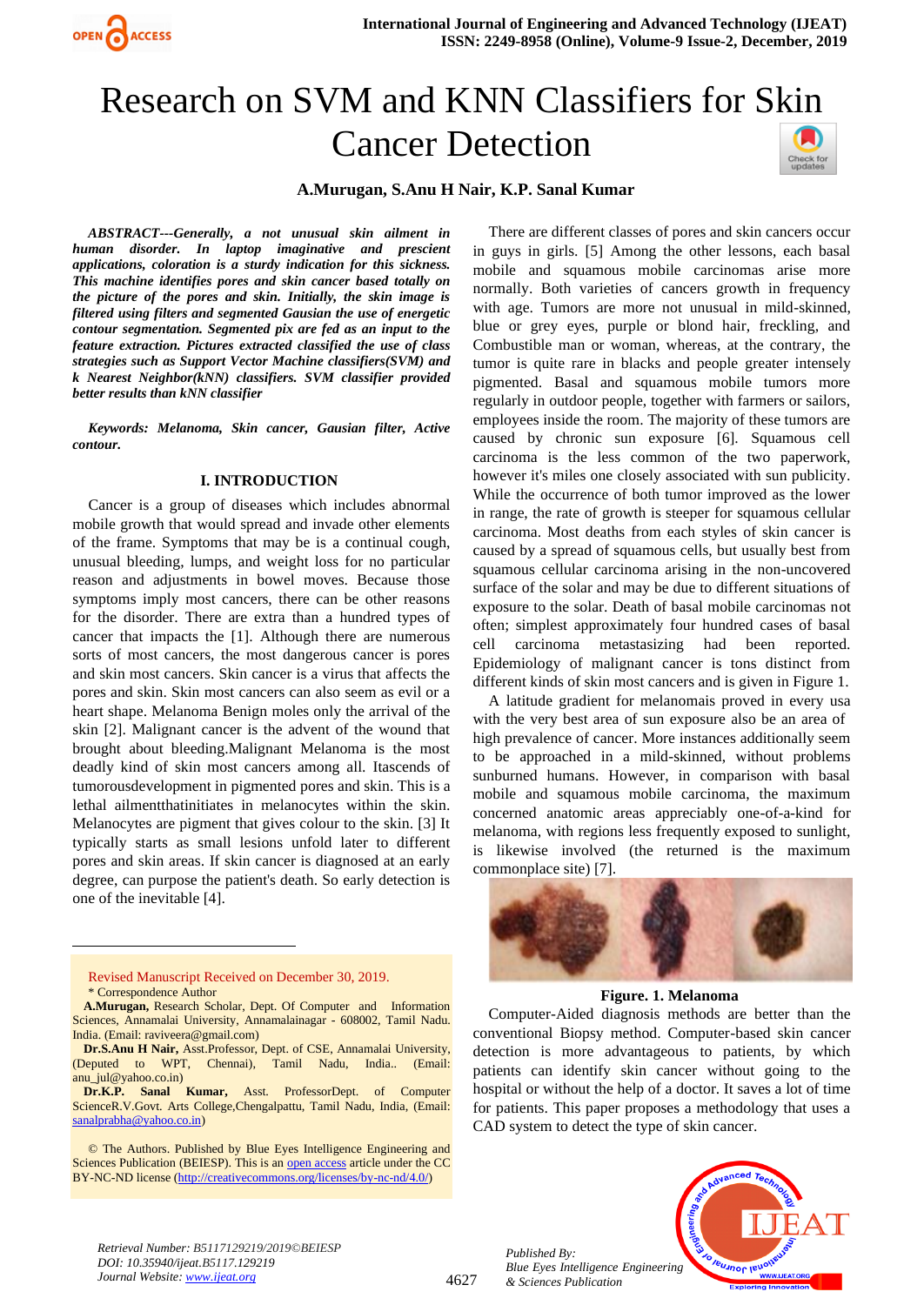# **II RELATED WORK**

For the past few decades, many types of research have been developing different mythologies to detect cancer accurately. The methods use different pattern recognition techniques to detect cancer.One of them is Computer-aided diagnosis (CAD)[8] is one of the that detects the lesion

identification and the amount and quantification of the amount.Iyatomiet. al. Proposed an Web basically based

melanoma screening gadget. The proposed device the utilization of extraction calculations and neural classifier similartumor area arrange. Web servers can get admission to the photos transferred through dermoscopy and removes picture work extraction set of rules the utilization of the district 428 tumors, and neural network classifier is utilized to order sores. The creator utilizes photographs for their trials in 1258 and had an affectability of eighty five.9% and a particularity of 86.0%. [9] .Jaleelet., Al. Proposed a machine of PC helped discovery of pores and skin most tumors. In this works of art, Artificial Neural Networksare utilized for characterization of dangerous melanoma from considerate melanoma. GLCM division technique used to remove the areas of leisure activity. Precision of the proposed framework is 88% [10] .Oliveiraet. Al., Presented a fresh out of the plastic new system for extricating capacities from pictures of skin injuries by methods for asymmetry, outskirt, shading and surface assessment to analyze the kind of skin injury. This method is fundamentally founded on anisotropic dissemination get out, dynamic forms with out edges models and guide vector contraption.Theauthors claim that their proposed system gives accurate detection of skin cancer[11].Afifietet.,al.developed an optimized embedded SVM classifier for early detection of skin cancer using a minimum cost handheld device. The authors proposed a methodology involving hardware/software to know the melanoma discovery on a chip by employing the SVM classifier onto FPGA. The proposed design technology uses Ultra-Fast High-Level Synthesis. This technology gives a valid classification of melanoma on a chip. The fused methodology outcomes with an accuracy of 97.9% in the classification of the lesion [12].Murugan et., al. proposed a methodology for detecting skin cancer. For segmenting the lesion, they used the watershed algorithm, and the features are extracted using ABCD rule and GLCM. The extracted features are classified using KNN, Random forest and SVM. The SVM classifier produced the highest accuracy of 89.43% when the ABCD feature extraction is used [13].

# **III PROPOSED COMPUTER-AIDED DIAGNOSIS**

In the process of analyzing the infected area, the dermoscopic image is input. It is an imaging method thatinspects skin lesions using a dermatoscope. Diagnosing skin cancer comprises various stages. The stages are 1) image pre-processing which includes filtering and segmentation, 2) feature extraction, and 3) classification. In this paper, a novel model is proposed to detect skin cancer precisely, and the proposed model is shown in Figure 2. In this section, each step of the diagnosis process is discussed.



**Figure. 2: Block diagram of Proposed work**

#### *Image Pre-Processing*

In the pre-processing stage, improved picture first-class by using eliminating noise. Noise within the photo may be hair and bubbles. Because this sound reduce accuracy in classification. To put off noise within the picture, diverse filters used within the literature, such as median filter out, mean clear out, a Gaussian filter, adaptive median filter and adaptive clear out wiener for de-noising of various sounds which include Gaussian, salt and pepper, Poisson and speckle noise. In this paintings, a Gaussian filter out is used to take away noise inside the image.

#### *Gaussian Filter*

A Gaussian filter is used to smoothen the image to remove any artifact'snoise.In the Gaussian filters, in all dimensions, the same standard deviation is maintained. The Gaussian noise manipulates all the pixel values. The Gaussian Probability density function is used to value each pixel in the image[14].The outcome pixels of the gaussian filter is smoothed pixels according to the power-of-two Gaussian coefficients. The smoothing function can be expressed as in equation (1).

$$
P_{smooth}(x, y) = (C_{normal} + C_{normal}) \sum_{i=2i-2}^{2} (C_{i,j4} + C_{i,jB}) P_{raw}(x+i, y+j)
$$
(1)

where  $P_{\text{smooth}}(x, y)$  and  $P_{\text{raw}}(x + i, y + j)$  denotes the smoothed pixel and the raw pixel, respectively.



*Retrieval Number: B5117129219/2019©BEIESP DOI: 10.35940/ijeat.B5117.129219 Journal Website[: www.ijeat.org](http://www.ijeat.org/)*

4628

*Published By: Blue Eyes Intelligence Engineering & Sciences Publication*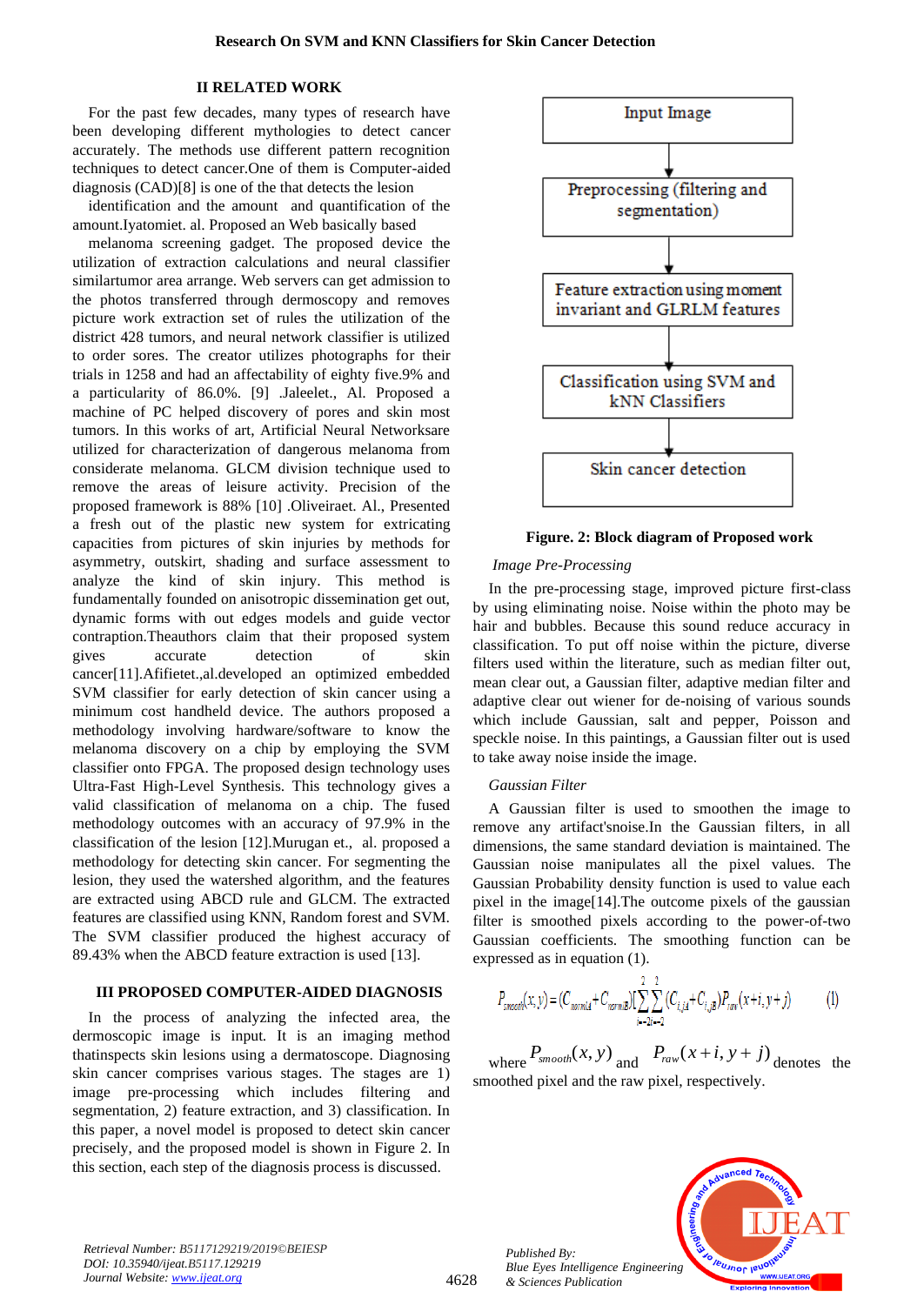$$
\sum_{i=-2}^{2} \sum_{i=-2}^{2} (C_{i,jA} + C_{i,jB})
$$
 represents the approximate  
(*C* + *C* -)

Gaussian coefficient and  $(C_{normalA} + C_{normalB})$  represents the normalized coefficient.

# *Image Segmentation*

In this Segmentation stage, it separates the ROI image from the background. It is a region in which lesion is examined. The resultant of the step separates the cancerous portion of the image and the healthy portion of the image. There are four main types of segmentation methods, namely Threshold base, Region-based, Pixel-based and Modelbased. In this work, the Active Contour [15]is used to separates the tumorous parts since it can preserve the local boundaries precisely.

## *Active Contour*

Active contour [15] is an active model of segmentation that uses energy forces and segregates pixels for further processing. Contours are the boundaries of the image to be processed.It defines the Smooth structure in shut shape drawings and figures for the region. Form styles depict the limits of articles or various abilities of the image to shape a parametric bends or shapes. Model snake is one of the fiery form models, which are utilized in this work. Utilizing insignificant solidarity to glance through picture.The quality generally speaking lively snake model is the amount of inner vitality (Ein) which depends upon on the degree of spline identified with the state of the objective picture, the outside vitality (EEX), which incorporates an outer power given through the shopper and furthermore the power of different elements, and the vitality of the photo underneath thought (Ei) that convey significant records on the lighting of the spline speaking to the objective thing. The general quality set for the arrangement of the shapes inside the model of the snake is given by method for Equation 2.

$$
E_{\text{Tot}} = E_{\text{ex}} + E_{\text{in}} + E_i \tag{2}
$$

Eindescribes inner strength, which defines Piecewise smoothness constraints in contour, where  $\alpha$  decide how some distance snake might be extended and potential elasticity viable for a snake. β determine on the level of rigor to the snake. Internal strength is given by using equation 3.

$$
E_{in} = \alpha \left| \frac{\partial v}{\partial s} \right|^2 + \beta \left| \frac{\partial^2 v}{\partial s^2} \right|
$$
\n(3)

External energy constraint is specifically used to describe the snake near the minimum desired environment. This can be explained using a high-degree of interpretation and mutual.

$$
E_{image} = w_1 I(x, ) + w_2 \Big| \nabla(x, y)^2 \Big| + \dots
$$
 (4)

Contour object of interest shown in the equation4 above, where w1 is referred to as a green way and w2 are known as the green edges. According to values higher than w1 and w2, which snakewill attuned to the dark pixel region in case of a great cost, and it goes toward a bright pixel when a terrible price. Representing the state of affairs with the help of snakes parametrically  $q(t) = (l(t), m(t))$ , we can write the practical strength as

$$
E_{snake}^{*} = \int_{0}^{1} E_{snake} (q(t))^{ds} = \int_{0}^{1} E_{int} (Q(T)) + E_{longe} (Q(T)) + E_{con} (Q(T))^{ds}
$$
 (5)

where  $E_{int}$  --- Inside energy of the spline because of bowing

 $E_{image}$  --- Rising to the image forces

 $E_{con}$  --- Rise to the exterior constraint forces.

The interior spline energy is given as  $E_{int} = (\alpha (t) |Q_t(T)|^2 + \beta(T) | Q_t(T)^2)/2$ 

(6)

$$
\mathsf{R}(t)
$$

Where  $\alpha$  (s) and  $\beta$  (s) are weights

The process decreases energy that is bound to existing contour as a sum of external energies and internal energies. Exterior energy expression is achieved as it is minimal at object boundary. Internal energy decides the shape of contour by controlling its curvature and shape regularity

## **IV FEATURE EXTRACTION**

The feature extraction starts after the pre-processing steps. After the pigmented lesion is segmented, necessary features have to be extracted to decide whether the lesion under consideration is benign or malignant. The features can be a collection of real numbers, and it characterizes a typical lesion. Researchers have introduced many feature extraction methods in the past few decades. In this work, three of such methods were used; they are the Moments Invariant features, Gray Level Run Length features, which discriminate tissue features accurately.

## *Moments Invariants*

The first feature extraction method is the moment invariants (MIs),which is able to maintain the ability of moment invariants in providing unique and distinguishable features in a skin lesion. The MIs are well-known to be invariant are evaluated using central moments of the image function  $f(x, y)$  up to third order, which is used as features.[16]

Let M *X* M is 2 dimension moments of a dermoscopic image which has a gray function  $f(x, y)$ . Where the values of x and y are from 0 to M-1 i.e.  $(0, 1, \ldots M-1)$ , which is given as in eq.7.

$$
m_{pq} = \sum_{x=0}^{x=M-1} \sum_{y=0}^{y=M-1} (x^p) \cdot (y^q) f(x, y) p, q = 0, 1, 2, 3 \dots (7)
$$

The moments function  $f(x, y)$  transformed through a quantity *(a, b*) is given in eq. 8.

$$
\mu_{pq} = \sum_{x} \sum_{y} (x + a)^p \cdot (y + b)^q f(x, y) \tag{8}
$$

In accordance with the normalized central moments, which are invariant to order three, namely position of the object, the scale of the object and the object orientation. The seven moments are given in equation 9.



*Retrieval Number: B5117129219/2019©BEIESP DOI: 10.35940/ijeat.B5117.129219 Journal Website[: www.ijeat.org](http://www.ijeat.org/)*

*Published By: Blue Eyes Intelligence Engineering & Sciences Publication*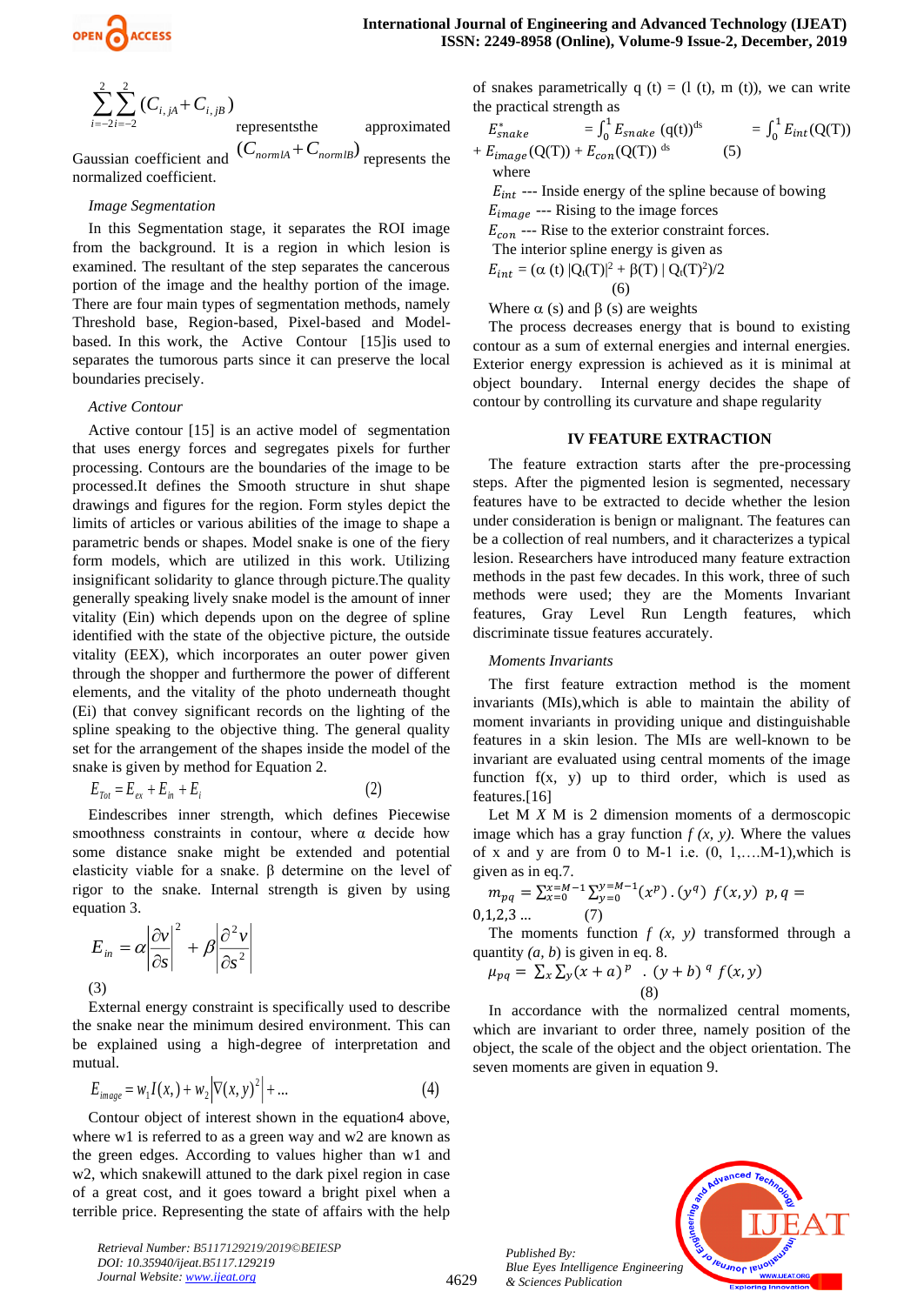$$
M_1 = (\eta_{20} + \eta_{02})
$$
  
\n
$$
M_2 = (\eta_{20} + \eta_{02})^2 + 4\eta_{11}^2
$$
  
\n
$$
M_3 = (\eta_{30} + 3\eta_{12})^2 + (3\eta_{21} - \eta_{03})^2
$$
  
\n
$$
M_4 = (\eta_{30} + \eta_{12})^2 + (\eta_{21} - \eta_{03})^2
$$
  
\n
$$
M_5 = (\eta_{30} + 3\eta_{12}) (\eta_{30} + \eta_{12}) (\eta_{30} + \eta_{12})^2 -
$$
  
\n
$$
3(\eta_{21} + \eta_{03})^2] + (3\eta_{21} + \eta_{03}) (\eta_{21} + \eta_{03}) [3(\eta_{30} + \eta_{12})^2 - (\eta_{21} + \eta_{03})^2]
$$
  
\n
$$
M_6 = (\eta_{20} + \eta_{02}) (\eta_{30} + \eta_{12})^2 - (\eta_{21} + \eta_{03})^2 ] + 4\eta_{11} (\eta_{30} + \eta_{12}) (\eta_{21} + \eta_{03})
$$
  
\n
$$
M_7 = (3\eta_{21} - \eta_{03}) (\eta_{30} + \eta_{12}) (\eta_{30} + \eta_{12})^2 -
$$
  
\n
$$
3(\eta_{21} + \eta_{03})^2] -
$$
  
\n
$$
(\eta_{30} + 3\eta_{12}) (\eta_{21} + \eta_{03}) [3 (\eta_{30} + \eta_{12})^2 -
$$
  
\n
$$
(\eta_{21} + \eta_{03})^2] (9)
$$

# *Gray Level Run Length Matrix (GLRLM)*

The third feature extraction method used in this work is the Gray Level Run Length Matrix [19], which captures the roughness of texture in a way stated. A run is a series of consecutive pixels of the same intensity along with the appropriate linear position. Adequate texture tends to comprise a smaller runs with comparable intensity, while the uneven texture have long walk further with far different intensity [20]. From each matrix run-length, texture features statistics can be calculated and is given in the table 1.Here, seven features extracted using GLRLM.Table 1. The formula for GLRLM Features

| Features                           | Formula                                                                                  |  |  |
|------------------------------------|------------------------------------------------------------------------------------------|--|--|
| <b>Short Run Emphasis</b>          | $\frac{\sum_{i=1}^{N_g}\sum_{j=1}^{N_r}\frac{P(i,j \theta)}{j^2}}{P}$<br>$N_{z}(\theta)$ |  |  |
| Long Run Emphasis                  | $\sum_{i=1}^{N_g} \sum_{j=1}^{N_r} P(i,j \theta) j^2$<br>$N_{Z(\theta)}$                 |  |  |
| Gray Level<br>$Non-$<br>uniformity | $\sum_{i=1}^{N_g} (\sum_{j=1}^{N_r} P(i,j \theta))^2$<br>$N_z(\theta)$                   |  |  |
| Run<br>length<br>nonuniformity     | $\sum_{j=1}^{N_r} \left( \sum_{i=1}^{N_g} P(i,j   \theta) \right)^2$<br>$N_z(\theta)$    |  |  |
| Run percentage                     | $\frac{N_{z(\theta)}}{N_p}$                                                              |  |  |
| Low Gray level Run<br>Emphasis     | $\sum_{i=1}^{N_g} \sum_{j=1}^{N_r} \frac{P(i,j \theta)}{i^2}$<br>$N_{-}(\theta)$         |  |  |
| High Gray Level run<br>Emphasis    | $\sum_{i=1}^{N_g}\sum_{j=1}^{N_r}P(i,j \theta)\,i^2$<br>$N_z(\theta)$                    |  |  |

Once the features are extracted using moments invariants, GLRM, the feature values are used as an input to the classification.

# **V CLASSIFICATION**

In order to classify a test sample from the set of known classes, it is vital to use a classifier after the features are extracted and selected from the skin lesion.There are a number of classifiers used in the literature. For our experiments for the classification of the skin lesion, SVM and kNN are used in this paper. The classification algorithm is trained to predict diagnosis, and in this paper, we aim at distinguishing between melanocytic and non-melanocytic lesions as well as identifying more than one type of skin cancer.

# *Support Vector Machines (SVM)*

SVM is a machine learning algorithm that works on the basis of statistical theory [22]. In the literature, compared with the other machine learning algorithms, SVM performs better or par with the other machine learning algorithms. SVM solves constrained quadraticto differentiate two classes, and the problem which has multiclass can also be solved.Building limiting boundaries in a dataset optimally, the SVM algorithm makes a right decision between two classes limits. SVM algorithm maximizes the margin between the datapoints and the hyperplanes. The algorithm for Support Vector Machine is given below

Step 1. Divide the given data set into two set of data items having different class labels assigned

to them

Step 2. Features and attributes are classified based on the labelled class

Step 3. Candidate Support Value Estimation

Step 4. While the instances value is not equal to null Repeat the following steps for all instances

Step 5. Support Value is equal to Similarity between each instance in the attribute Find Total Error Value

Step 6. If any instance is less than 0 then Estimate the decision value Decision value = Support

Value/Total Error

Step 7. Repeat the above steps until empty

*k-Nearest Neighbor (kNN classifier)*

K Nearest Neighbor is administered classifier. Here, the example insights is classed by means of greater part alright Nearest Neighbor class.

Steps in kNN classifier calculation:

example: enter

Yield: showing tests

Steps in kNN classifier calculation:

1. Allot an expense for k

2. Compute the hole among the investigate question and each article inside the thing of the preparation set.

Three. Select the article closest tutoring with perceive to the check object.

4. Select the greatness with the most extreme scope of coordinating things.

5. Rehash till a similar evaluation procured.



*Retrieval Number: B5117129219/2019©BEIESP DOI: 10.35940/ijeat.B5117.129219 Journal Website[: www.ijeat.org](http://www.ijeat.org/)*

*Published By: Blue Eyes Intelligence Engineering & Sciences Publication*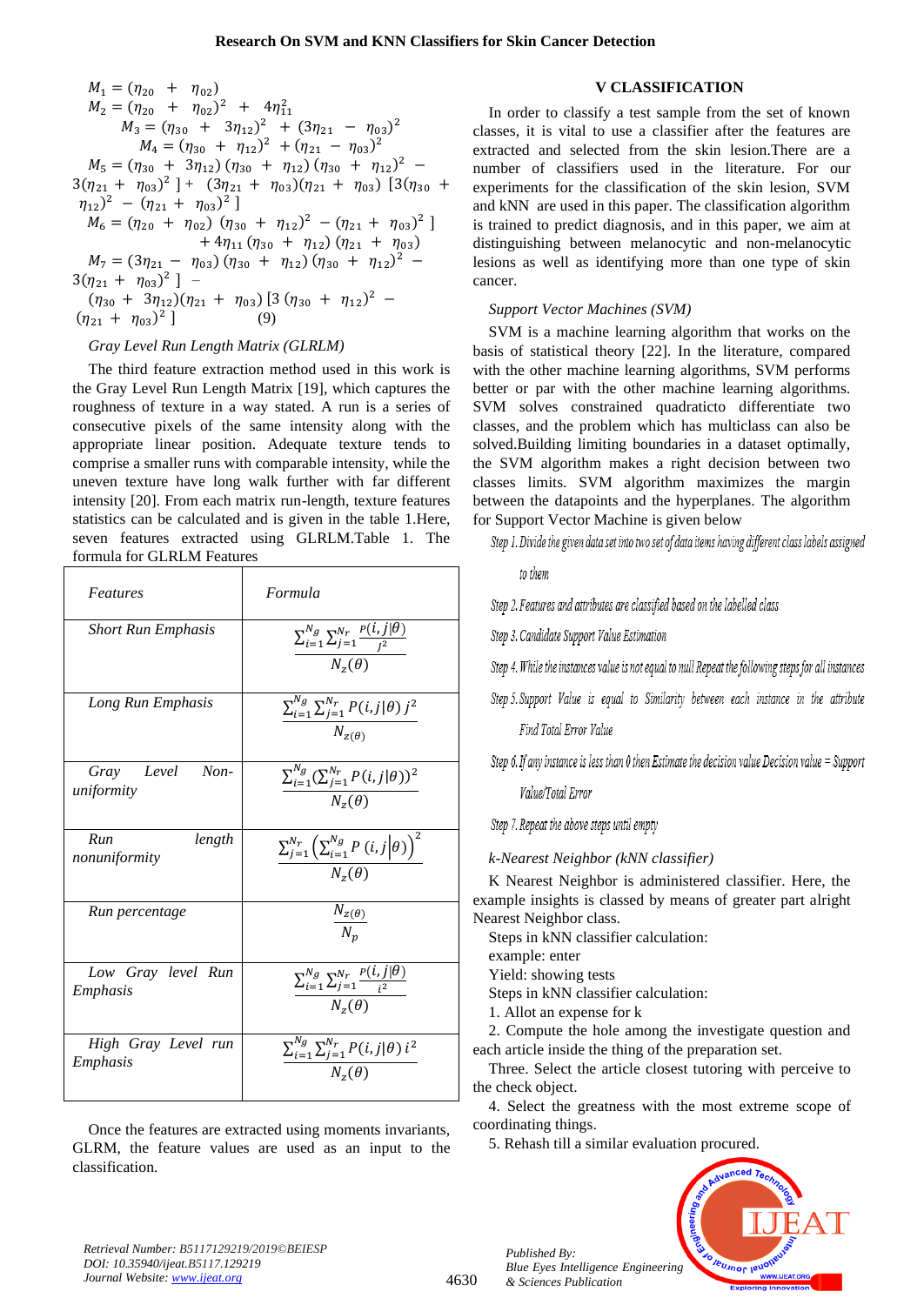

In our investigate, the element of the Euclidean separation is utilized

# **VI. RESULTS AND DISCUSSIONS**

The dataset used in this work to evaluate the performance of the classifier is Caucasian Collaboration International Imaging (ISIC) [23]. The number of pictures taken for the experiment is 1000 and 10-fold cross-validation is used in which all samples are trained and tested.

#### **VII. PERFORMANCE MEASURES**

The following measurements are used to indicate the performance of the classifiers.*Accuracy*

Accuracy is obtained by correctly classified images divided by the classified images.

Accuracy=TP+TN/(TN+TP+FP+FN) (10)

where

Tp is the number of items correctly classified as positive class

Tn is the number of items correctly classified as negative class

Fp is the number of items wrongly classified as positive class

Fn is the number of items wrongly classified as negative class

*Sensitivity*

Sensitivity is obtained as correctly classified true positive rate divided by true positive and false negative samples.

Sensitivity=TN/(TP+FN)

(11)

#### *Specificity*

Particularity is determined as accurately ordered genuine negative rate partitioned by the genuine negative and bogus positive examples. Results that are genuine negative are treated as blunders.

Specificity= TN/(TN+FP)

(12)

Figure 3 and Table 2 shows Performance metrics for SVM and kNN classifiers using Moment invariant feature.

# **Table 2. Accuracy,Sensitivity and Specificity of various classifiers for moment invariant feature**

| Classifier | Accuracy | Sensitivity | Specificity |
|------------|----------|-------------|-------------|
| <b>SVM</b> | 87.99    | 87.67       | 88.32       |
| KNN        | 21 77    | RO 51       | 81 04       |



**Figure 3. Performance metrics for SVM and kNN classifiers using Moment invariant feature**

*Retrieval Number: B5117129219/2019©BEIESP DOI: 10.35940/ijeat.B5117.129219*

*Journal Website[: www.ijeat.org](http://www.ijeat.org/)*

Figure 4 and Table 3 shows Performance metrics for SVM and kNN classifiers using GLRLM feature.

**Table 3. Accuracy, Sensitivity and Specificity of SVM and kNN classifiers for GLRLM feature**



## **Figure 4. Performance metrics for SVM and kNN classifiers using GLRLM feature**

It is evident from the results that the proposed system with the SVM classifier can accomplish the maximum sensitivity,specificity and accuracy as compared to kNN classifier used in this paper. The critical criteria to evaluate the performance of the classifier in detecting cancer are accuracy, specificity,and sensitivity. The proposed model with the SVM classifier also maintains a substantial score when compared to the kNN classifier. The accuracy obtained by SVM classifier is 89.5% and kNN classifier is 86.0%.

# **VIII. CONCLUSION**

In this paper, the skin cancer detection system using various classfier is proposed.The computer technologybased detection of Skin cancer is more beneficial to patients. In this paper, the diagnosing method uses an image processing methodology. The pre-processing of the identified skin region is done by the Gaussian filter and the active contour segmentation method is used to separate the affected area from the healthy skin. The unique features of the segmented images were extracted using moment invariant features and Gray Level RunLenth Matrix feature. These features help to classify the skin lesion under analysis is cancerous or Benign. Among the classifiers SVM outperforms than the other classifier KNN.

#### **REFERENCES**

- 1. "Cancer Chronic Disease Prevention & Health Promotion Division." [Online]. Available: http://health.hawaii.gov/cancer/. [Accessed: 01-Nov-2019].
- http://pnrsolution.org/Datacenter [Accessed: 01-Nov-2019].

"[IEEE 2013 International Conference on Circuits, Power and Computing Technologies (ICCPCT) - Nagercoil (2013.3.20- 2013.3.21)] 2013 International Conference on Circuits, Power and Computing Technologies (ICCPCT) - Computer Aided Detection of Skin Cancer - [PDF Document]." [Online]. Available: https://vdocuments.mx/ieee-2013-international-conference-oncircuits-power-and-computing-technologies-584f7f295f6f0.html. [Accessed: 01-Nov-2019].

*Published By: Blue Eyes Intelligence Engineering & Sciences Publication* 

4631